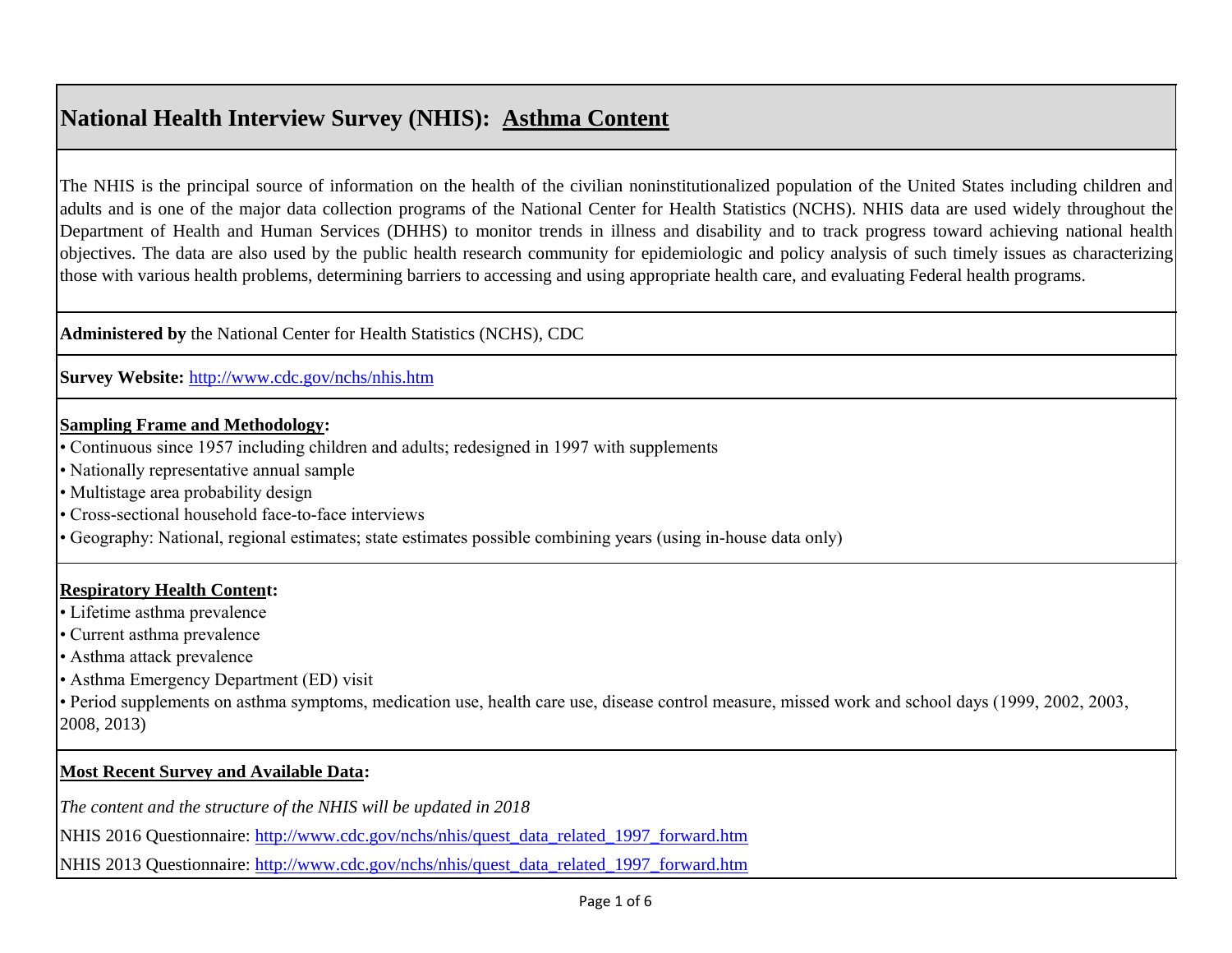| <b>National Health Interview Survey (NHIS): Asthma Content</b>                               |
|----------------------------------------------------------------------------------------------|
| NHIS 2013 Data: http://www.cdc.gov/nchs/nhis/nhis_2013_data_release.htm                      |
| <b>All Year Questionnaires, Data Access, &amp; Technical Information:</b>                    |
| 1997 to Present: http://www.cdc.gov/nchs/nhis/quest_data_related_1997_forward.htm            |
| 1996 and Prior: http://www.cdc.gov/nchs/nhis/quest_data_related_1996_prior.htm               |
| <b>Results, Reports, and Publications:</b>                                                   |
| 2014 NHIS Data Tables: http://www.cdc.gov/asthma/nhis/2014/data.htm                          |
| NHIS Early Release Program: http://www.cdc.gov/nchs/nhis/releases.htm                        |
| Survey Reports and Data Linked to NHIS: http://www.cdc.gov/nchs/nhis/nhis_products.htm       |
| CDC Prevalence Tables (Scroll to Bottom of Page): http://www.cdc.gov/asthma/nhis/default.htm |
| NHIS Statistical Reports: http://www.cdc.gov/nchs/nhis/nhis_nhsr.htm                         |
| Health Data Interactive Tables: http://www.cdc.gov/nchs/hdi.htm                              |
| FastStats Statistics: http://www.cdc.gov/nchs/fastats/asthma.htm                             |

**[Developed by CDC National Asthma Control Program:](http://www.cdc.gov/asthma/NACP.htm)** <http://www.cdc.gov/asthma/NACP.htm>

Updated March 2016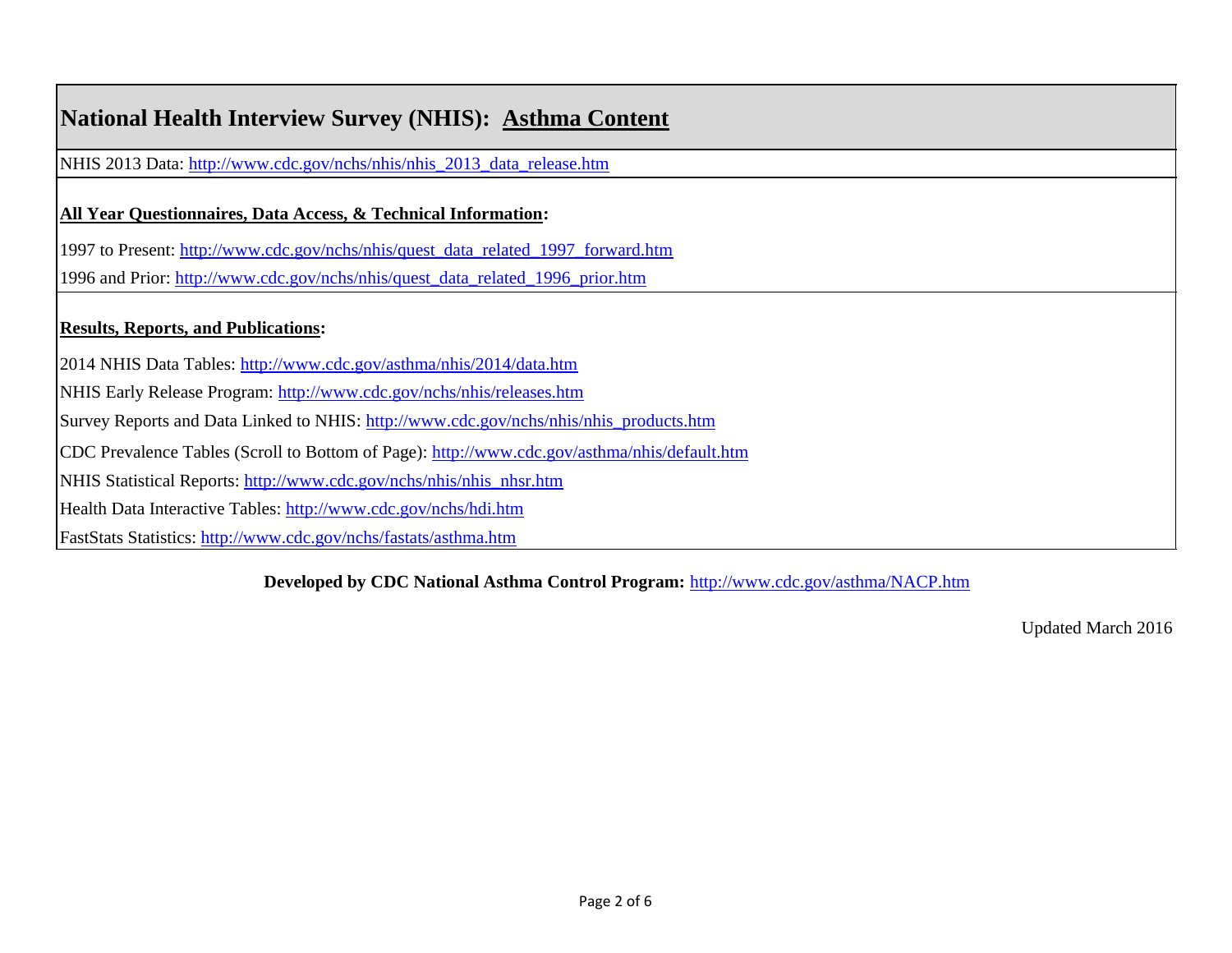#### **National Health Interview Survey (NHIS)**

| <b>NHIS Relevant Survey Questions:</b>                                                                                                                                                  | 1997 | 1998 | 1999 2000 2001 | 2002 2003 | 2004-2007 |  | 2008 2009 2010 | 2011 2012 | 2013 | 2014 2015 2016 |  |
|-----------------------------------------------------------------------------------------------------------------------------------------------------------------------------------------|------|------|----------------|-----------|-----------|--|----------------|-----------|------|----------------|--|
| Asthma period prevalence: DURING THE PAST 12 MONTHS, did anyone in the family have asthma?                                                                                              |      |      |                |           |           |  |                |           |      |                |  |
| .ifetime asthma prevalence (Adult/Child):                                                                                                                                               |      |      |                |           |           |  |                |           |      |                |  |
| Have you ever been told by a doctor or other health professional that you had asthma? (Adult)                                                                                           |      |      |                |           |           |  |                |           |      |                |  |
| Has a doctor or other professional ever told you that (child) had asthma? (Child)                                                                                                       |      |      |                |           |           |  |                |           |      |                |  |
| Current asthma prevalence: (Do you/does child) still have asthma?                                                                                                                       |      |      |                |           |           |  |                |           |      |                |  |
| Asthma attack prevalence (Adult/Child) :                                                                                                                                                |      |      |                |           |           |  |                |           |      |                |  |
| DURING THE PAST 12 MONTHS, (have you/has child) had an episode of asthma or an asthma attack?                                                                                           |      |      |                |           |           |  |                |           |      |                |  |
| DURING THE PAST 12 MONTHS, (have you had/Did child have) to visit an emergency room or urgent care center because of asthma?                                                            |      |      |                |           |           |  |                |           |      |                |  |
| Asthma Supplement (Adult/Child)                                                                                                                                                         |      |      |                |           |           |  |                |           |      |                |  |
| DURING THE PAST 12 MONTHS, have (you/child) had to stay overnight in the hospital because of asthma?                                                                                    |      |      |                |           |           |  |                |           |      |                |  |
| DURING THE PAST 12 MONTHS, how many times did (you/child) stay overnight in the hospital because of asthma?                                                                             |      |      |                |           |           |  |                |           |      |                |  |
| DURING THE PAST 12 MONTHS, (have you/has child) used over-the-counter medications for your asthma?                                                                                      |      |      |                |           |           |  |                |           |      |                |  |
| During the PAST 3 MONTHS, have (you/child) used prescription inhalers (Do not include over-the-counter inhalers like Primatene Mist)?                                                   |      |      |                |           |           |  |                |           |      |                |  |
| During the PAST 3 MONTHS, how many canisters of prescription inhalers did (you/child) use? Do not include over-the-counter inhalers like<br>Primatene Mist.                             |      |      |                |           |           |  |                |           |      |                |  |
| Have you ever taken a course or class on how to manage asthma yourself? (Adult)                                                                                                         |      |      |                |           |           |  |                |           |      |                |  |
| Has anyone in the family ever taken a course or class on how to manage child's asthma? (Child)                                                                                          |      |      |                |           |           |  |                |           |      |                |  |
| DURING THE PAST 12 MONTHS, (have you/has child) had a wheezing or whistling sound in (the/his/her) chest?                                                                               |      |      |                |           |           |  |                |           |      |                |  |
| How many attacks of wheezing or whistling (have you/has child) had in your/his/her chest DURING THE PAST 12 MONTHS?                                                                     |      |      |                |           |           |  |                |           |      |                |  |
| DURING THE PAST 12 MONTHS, has (you/child's) sleep been disturbed due to wheezing or whistling?                                                                                         |      |      |                |           |           |  |                |           |      |                |  |
| DURING THE PAST 12 MONTHS, how often on average, has your sleep been disturbed due to wheezing or whistling? (Adult)                                                                    |      |      |                |           |           |  |                |           |      |                |  |
| DURING THE PAST 12 MONTHS, on average, how many times per week has (child's) sleep been disturbed due to wheezing or whistling?<br>(Child)                                              |      |      |                |           |           |  |                |           |      |                |  |
| DURING THE PAST 12 MONTHS, has (yourchild's) chest sounded wheezy during or after exercise or physical activity?                                                                        |      |      |                |           |           |  |                |           |      |                |  |
| DURING THE PAST 12 MONTHS, has your child's wheezing ever been severe enough to limit (his/her) speech to only 1 or 2 words or<br>itterances at a time between breaths? (Child)         |      |      |                |           |           |  |                |           |      |                |  |
| DURING THE PAST 12 MONTHS, how many times (have you/has child) gone to the doctor's office or the hospital emergency room for one or<br>more of these attacks of wheezing or whistling? |      |      |                |           |           |  |                |           |      |                |  |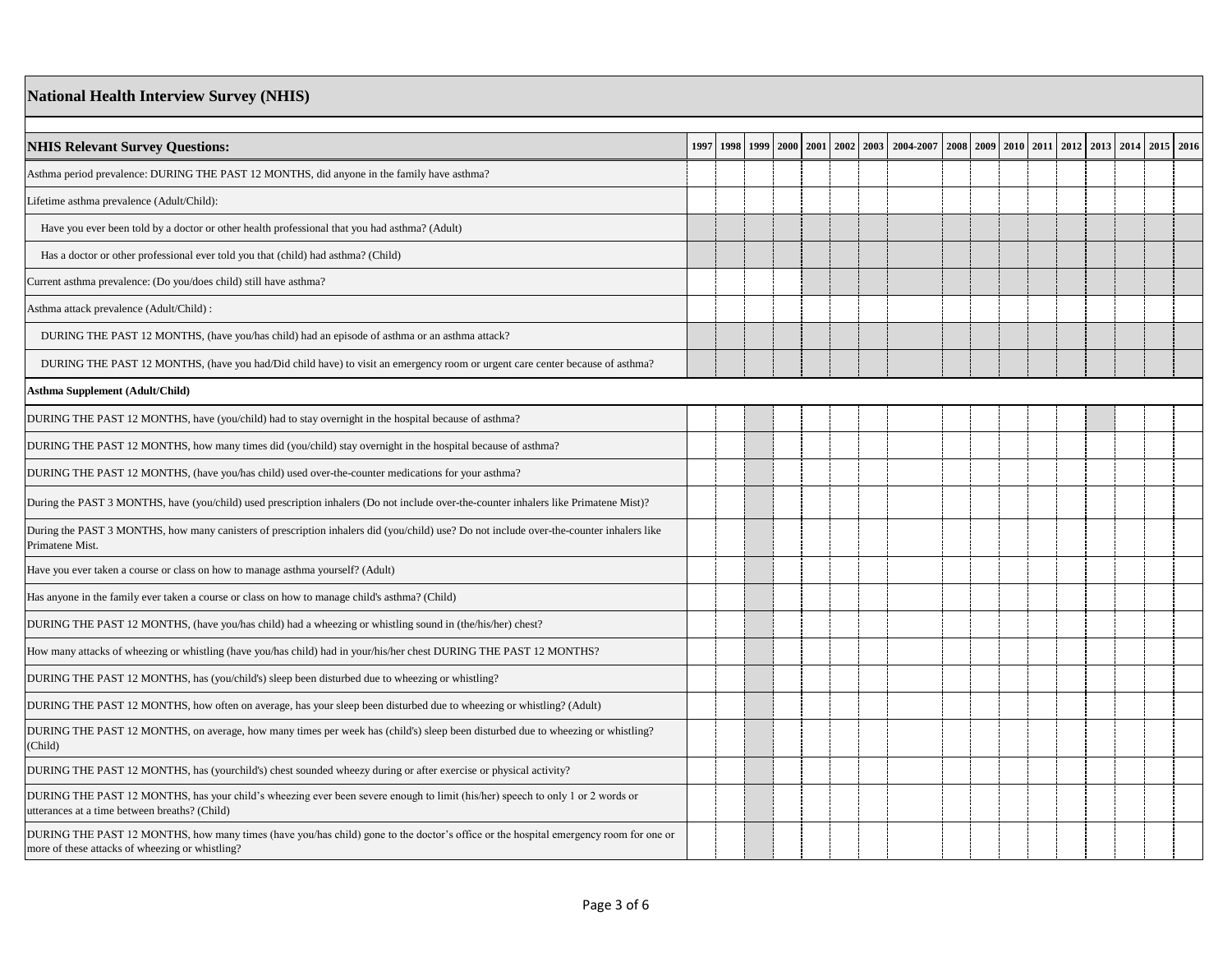## **National Health Interview Survey (NHIS)**

| <b>NHIS Relevant Survey Questions:</b>                                                                                                                                                                                                                                                                                                                    | 1997 | 1998 |  | 1999 2000 2001 2002 2003 | 2004-2007 |  |  |  | 2008 2009 2010 2011 2012 2013 2014 2015 2016 |  |
|-----------------------------------------------------------------------------------------------------------------------------------------------------------------------------------------------------------------------------------------------------------------------------------------------------------------------------------------------------------|------|------|--|--------------------------|-----------|--|--|--|----------------------------------------------|--|
| DURING THE PAST 12 MONTHS, how much did you limit (your/child's) usual activities due to wheezing or whistling? Would you say: not at<br>all, a little, a fair amount, a moderate amount, or a lot?                                                                                                                                                       |      |      |  |                          |           |  |  |  |                                              |  |
| During the past 12 months, how many days of work/school did (you/child) miss due to wheezing or whistling?                                                                                                                                                                                                                                                |      |      |  |                          |           |  |  |  |                                              |  |
| During the past 12 months, HOW MANY DAYS were you UNABLE to work because of your asthma? (Adult)                                                                                                                                                                                                                                                          |      |      |  |                          |           |  |  |  |                                              |  |
| During the past 12 months, how many days of (daycare or preschool/school/school or work) did (child) miss because of (his/her) asthma? (Child)                                                                                                                                                                                                            |      |      |  |                          |           |  |  |  |                                              |  |
| Have you/Has child EVER taken the preventive kind of ASTHMA medicine used every day to protect your/his/her lungs and keep you from<br>having attacks? Include both oral medicine and inhalers. This is different from inhalers used for quick relief.                                                                                                    |      |      |  |                          |           |  |  |  |                                              |  |
| Has a doctor or other health professional EVER given (you/child) an asthma management plan?                                                                                                                                                                                                                                                               |      |      |  |                          |           |  |  |  |                                              |  |
| Has a doctor or other health professional EVER advised you to change things in (your/child's) home, school, or work to improve (your/his/her)<br>asthma?                                                                                                                                                                                                  |      |      |  |                          |           |  |  |  |                                              |  |
| DURING THE PAST 12 MONTHS, (have you/has child) stayed overnight in a hospital because of asthma?                                                                                                                                                                                                                                                         |      |      |  |                          |           |  |  |  |                                              |  |
| After (the last time) (you/child) left the hospital, did a health professional talk with you about long term management of (your/his/her) asthma?                                                                                                                                                                                                         |      |      |  |                          |           |  |  |  |                                              |  |
| Have (you/child) ever used a PRESCRIPTION inhaler?                                                                                                                                                                                                                                                                                                        |      |      |  |                          |           |  |  |  |                                              |  |
| Has a health professional shown (you/child) how to use (your/his/her) inhaler?                                                                                                                                                                                                                                                                            |      |      |  |                          |           |  |  |  |                                              |  |
| DURING THE PAST 3 MONTHS, (have you/has child) used the kind of PRESCRIPTION inhaler THAT YOU BREATHE IN THROUGH<br>YOUR MOUTH that gives QUICK relief from asthma symptoms?                                                                                                                                                                              |      |      |  |                          |           |  |  |  |                                              |  |
| DURING THE PAST 3 MONTHS, (have you/has child) used the kind of PRESCRIPTION asthma inhaler that gives QUICK relief from asthma<br>symptoms during an attack? Include only medications prescribed by a health care professional.                                                                                                                          |      |      |  |                          |           |  |  |  |                                              |  |
| DURING THE PAST 3 MONTHS did (you/child) use more than three canisters of this type of inhaler? (Adult)                                                                                                                                                                                                                                                   |      |      |  |                          |           |  |  |  |                                              |  |
| Have you/has child) EVER taken the preventive kind of ASTHMA medicine used every day to protect your lungs and keep you from having<br>attacks? Include both oral medicine and inhalers. This is different from inhalers used for quick relief.                                                                                                           |      |      |  |                          |           |  |  |  |                                              |  |
| Are you/Is child) NOW taking this medication (that protects your lungs) daily or almost daily?                                                                                                                                                                                                                                                            |      |      |  |                          |           |  |  |  |                                              |  |
| DURING THE PAST 3 MONTHS, have you used the kind of PRESCRIPTION asthma inhaler that gives QUICK relief from asthma symptoms<br>during an attack? Include only medications prescribed by a health care professional. (Adult)                                                                                                                              |      |      |  |                          |           |  |  |  |                                              |  |
| When (you/your child) take(s) (your/his/her) rescue prescription asthma medication, would you say that (you/he/she) most often use an inhaler<br>and/or disk, or do(es) (you/he/she) most often use a nebulizer?                                                                                                                                          |      |      |  |                          |           |  |  |  |                                              |  |
| DURING THE PAST 3 MONTHS, did (you/your child) use more than three canisters or disks of this type of quick relief inhaler?                                                                                                                                                                                                                               |      |      |  |                          |           |  |  |  |                                              |  |
| The second kind of asthma medication is different from inhalers used for quick relief. It is the preventive kind that is used to protect your lungs<br>and keep you from having attacks. It can be either a pill or an inhaler.<br>Are/is (you/your child) NOW taking a preventive asthma medication every day or almost every day, less often, or never? |      |      |  |                          |           |  |  |  |                                              |  |
| An asthma action plan is a printed form with specific instructions based on (your/your child's) asthma that tells when to change the amount or type<br>of medicine, when to call the doctor for advice, and when to go to the emergency room. Has a doctor or other health professional EVER given<br>(you/your child) an asthma action plan?             |      |      |  |                          |           |  |  |  |                                              |  |
| Has a doctor or other health professional EVER given (you/child) an asthma management plan? (Adult)                                                                                                                                                                                                                                                       |      |      |  |                          |           |  |  |  |                                              |  |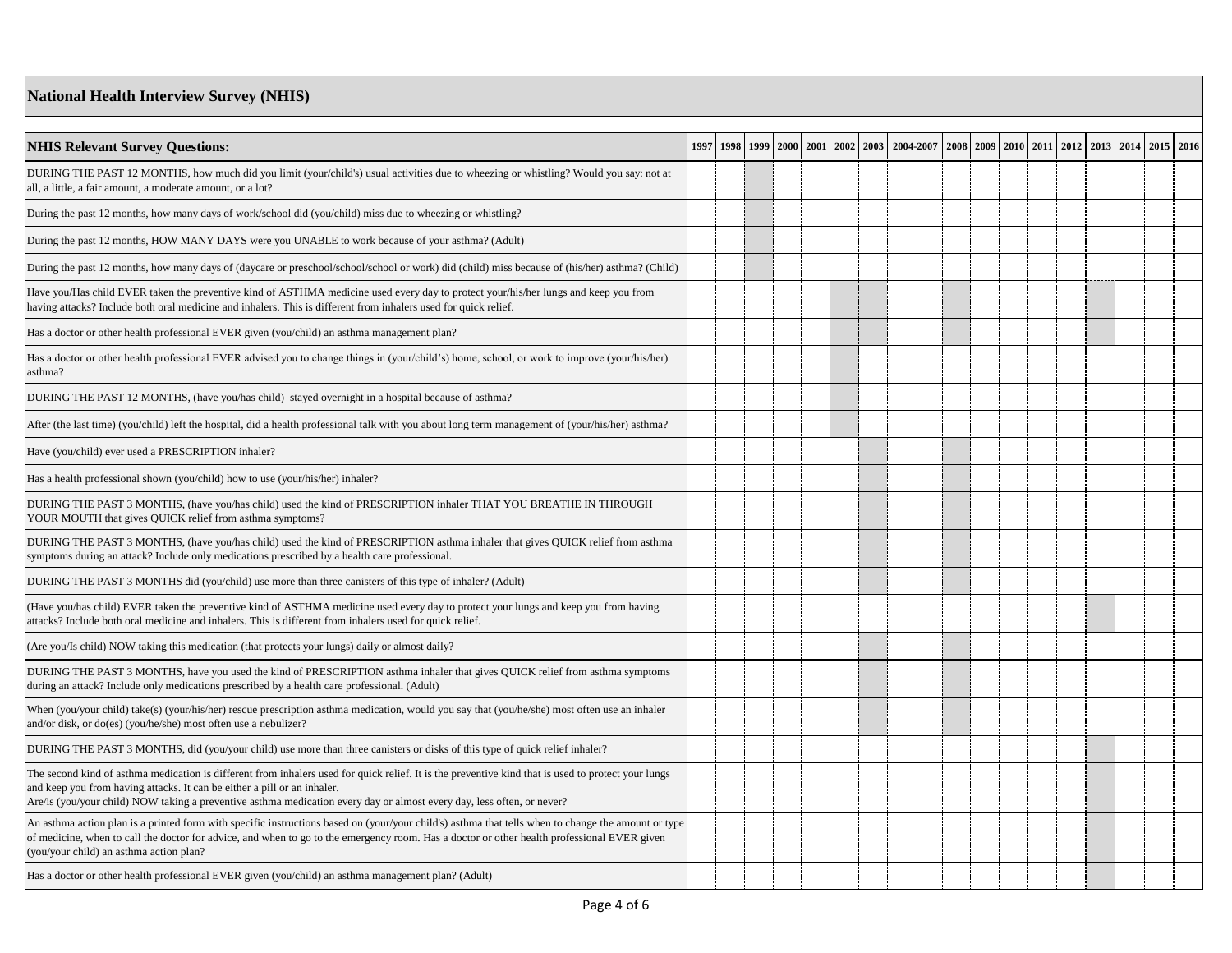### **National Health Interview Survey (NHIS)**

| <b>NHIS Relevant Survey Questions:</b>                                                                                                                                                                                                                                                                     | 1997 1998 | 1999 2000 |  | 2001 2002 2003 | 2004-2007 |  | 2008 2009 2010 2011 | 2012 | 2013 | 2014 2015 2016 |  |
|------------------------------------------------------------------------------------------------------------------------------------------------------------------------------------------------------------------------------------------------------------------------------------------------------------|-----------|-----------|--|----------------|-----------|--|---------------------|------|------|----------------|--|
| Have you ever taken a course or class on how to manage asthma yourself? (Adult)                                                                                                                                                                                                                            |           |           |  |                |           |  |                     |      |      |                |  |
| Has child/adult ever taken a course or class on how to manage his/her asthma? (Child)                                                                                                                                                                                                                      |           |           |  |                |           |  |                     |      |      |                |  |
| Have you ever taken a course or class on how to manage asthma yourself? (Adult)                                                                                                                                                                                                                            |           |           |  |                |           |  |                     |      |      |                |  |
| Has a doctor or other health professional EVER taught (you/child or his/her parent or guardian) how to recognize early signs or symptoms of an<br>asthma episode?                                                                                                                                          |           |           |  |                |           |  |                     |      |      |                |  |
| Has a doctor or other health professional EVER taught (you/child or his/her parent or guardian) how to respond to episodes of asthma?                                                                                                                                                                      |           |           |  |                |           |  |                     |      |      |                |  |
| Has a doctor or other health professional ever taught (you/child or his/her parent or guardian) how to monitor peak flow for daily therapy?                                                                                                                                                                |           |           |  |                |           |  |                     |      |      |                |  |
| Has a doctor or other health professional ever advised you to change things in (your/child's) home, school, or work to improve (your/his/her)<br>asthma?                                                                                                                                                   |           |           |  |                |           |  |                     |      |      |                |  |
| How much of this advice did you follow?                                                                                                                                                                                                                                                                    |           |           |  |                |           |  |                     |      |      |                |  |
| DURING THE PAST 12 MONTHS, how many times did (you/your child) see a doctor or other health professional for a routine checkup for<br>your/his/her) asthma? Please do not include emergency room visits, visits to urgent care centers, or other visits for acute care for an asthma<br>episode or attack. |           |           |  |                |           |  |                     |      |      |                |  |
| At his/her last visit, did (you/your child's) doctor or other health professional ask HOW OFTEN (you/he/she) had asthma symptoms?                                                                                                                                                                          |           |           |  |                |           |  |                     |      |      |                |  |
| At his/her last visit, did (you/your child's) doctor or other health professional ask HOW OFTEN (you/he/she) used a quick relief inhaler                                                                                                                                                                   |           |           |  |                |           |  |                     |      |      |                |  |
| At his/her last visit, did (you/your child's)'s doctor or other health professional ask HOW OFTEN asthma symptoms limited (your/his/her) daily<br>activities?                                                                                                                                              |           |           |  |                |           |  |                     |      |      |                |  |
| How old were you when you were first told you had asthma?                                                                                                                                                                                                                                                  |           |           |  |                |           |  |                     |      |      |                |  |
| Were you less than 16 or 16 or older when you were first told you had asthma?                                                                                                                                                                                                                              |           |           |  |                |           |  |                     |      |      |                |  |
| Compared to when you were first told you had asthma, would you say your asthma has been better, worse, or about the same as an adult?                                                                                                                                                                      |           |           |  |                |           |  |                     |      |      |                |  |
| Were you employed when you first developed symptoms of asthma? When your asthma got worse?                                                                                                                                                                                                                 |           |           |  |                |           |  |                     |      |      |                |  |
| For whom did you work when you first developed symptoms of asthma? When your asthma got worse?                                                                                                                                                                                                             |           |           |  |                |           |  |                     |      |      |                |  |
| What kind of business or industry was this?                                                                                                                                                                                                                                                                |           |           |  |                |           |  |                     |      |      |                |  |
| What kind of work were you doing?                                                                                                                                                                                                                                                                          |           |           |  |                |           |  |                     |      |      |                |  |
| What were your most important activities on this job or business?                                                                                                                                                                                                                                          |           |           |  |                |           |  |                     |      |      |                |  |
| Have you been told by a doctor or other health professional that your asthma [fill: was probably caused by your work/was probably made worse by<br>your work/was ever made worse by any job you have ever had]?                                                                                            |           |           |  |                |           |  |                     |      |      |                |  |
| Did YOU ever discuss with a doctor or other health professional whether your asthma [fill: was probably caused by your work/was probably made<br>worse by your work/was ever made worse by any job you have ever had]?                                                                                     |           |           |  |                |           |  |                     |      |      |                |  |
| Have you ever filed a workers' compensation claim for your asthma?                                                                                                                                                                                                                                         |           |           |  |                |           |  |                     |      |      |                |  |
| Have you ever received workers' compensation benefits for your asthma?                                                                                                                                                                                                                                     |           |           |  |                |           |  |                     |      |      |                |  |